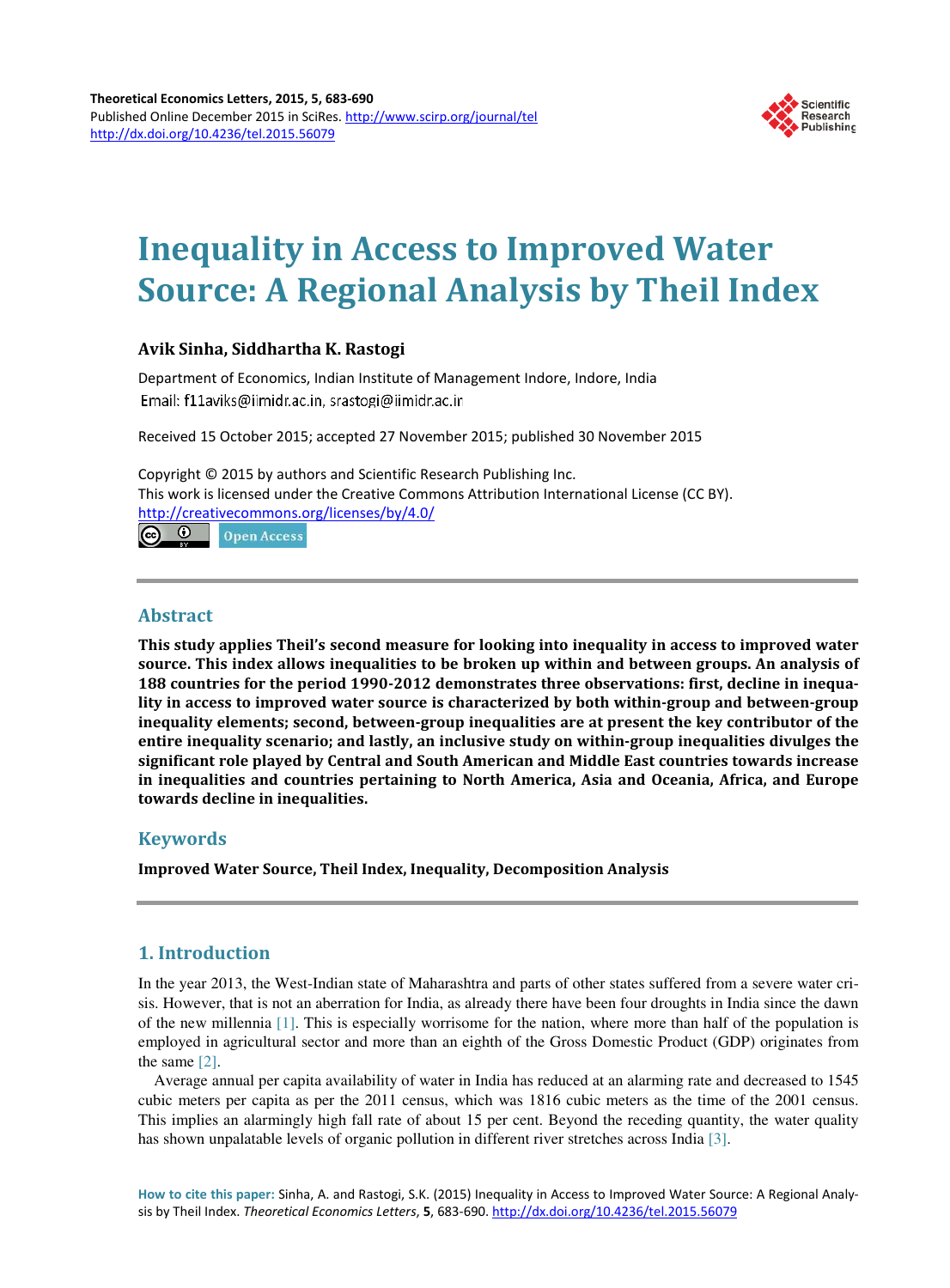From a sustainability point of view, the crisis seems to be even more severe. As **Figure 1** depicts, India's Annual freshwater withdrawals as a percentage of the total per cent of internal resources already exceeds 50 per cent. As India is hoping to maintain a high GDP growth rate, pressure would further increase on water resources due to increasing population, urbanization and industrialization. In essence, India can be said to be undergoing a water-stress with a rush towards water-disaster.

This rate of freshwater withdrawal, along with possibly slower replenishment, is very high as compared to most other nations, including highly populated China and water-poor South Africa, as depicted in **Figure 1**. However, despite apparent better performance, countries world over are not necessarily doing great *vis-à-vis* protection, augmentation, and propagation of water resources. For example, despite more freshwater availability and lesser exploitation than India, China is far more vulnerable to water stress than India. The reason lies in the fact that it is home to 21% of the world's population but it contains only 7% of the world's freshwater supplies [5].

Water is not distributed evenly across the world and the water flow is often contrary to the population distribution. As depicted by **Table 1** below, it is clear that despite a far lower population share, the average river runoff is much higher in some parts of the world. At the same time, it must be noted that a lot of this water is inaccessible, further increasing the water stress [6].

Water distribution and scarcity have been getting belated attention in the past sometime primarily due to climate change becoming a reality faster than expected. The Water Foot Print (WFP), a water intensity measure created by the WFP Network, depicts the volume of water needed for the production of goods and services consumed by the inhabitants of the country [7]. The WFP per capita map, as shown in **Figure 2**, shows that developed countries are the most water intensive. This figure shows green areas as less water intensive on per capita basis, whereas the movement towards red color depicts increase in water intensity. Since it is per capita basis, it must be seen in conjunction with **Table 1** below, showing absolute availability of water. It is clear that on one hand the developing world is endowed with less water; the per capita availability is further lowered due to high



Figure 1. Annual freshwater withdrawals, total (% of internal resources).

**Table 1.** Continental breakdown of share of global runoff and population.

| Region                    | Total river runoff $(\% )$ | Share of global river runoff $(\%)$ | Share of global population $(\%)$ |  |
|---------------------------|----------------------------|-------------------------------------|-----------------------------------|--|
| Europe                    | 3240                       | 8.0                                 | 13.0                              |  |
| Asia                      | 14,550                     | 35.8                                | 60.5                              |  |
| Africa                    | 4320                       | 10.6                                | 12.5                              |  |
| North and Central America | 6200                       | 15.2                                | 8.0                               |  |
| South America             | 10.420                     | 25.6                                | 5.5                               |  |
| Australia and Oceania     | 1970                       | 4.8                                 | 0.5                               |  |
| <b>Total</b>              | 40,700                     | 100.0                               | 100.0                             |  |

Source: Global Change [6].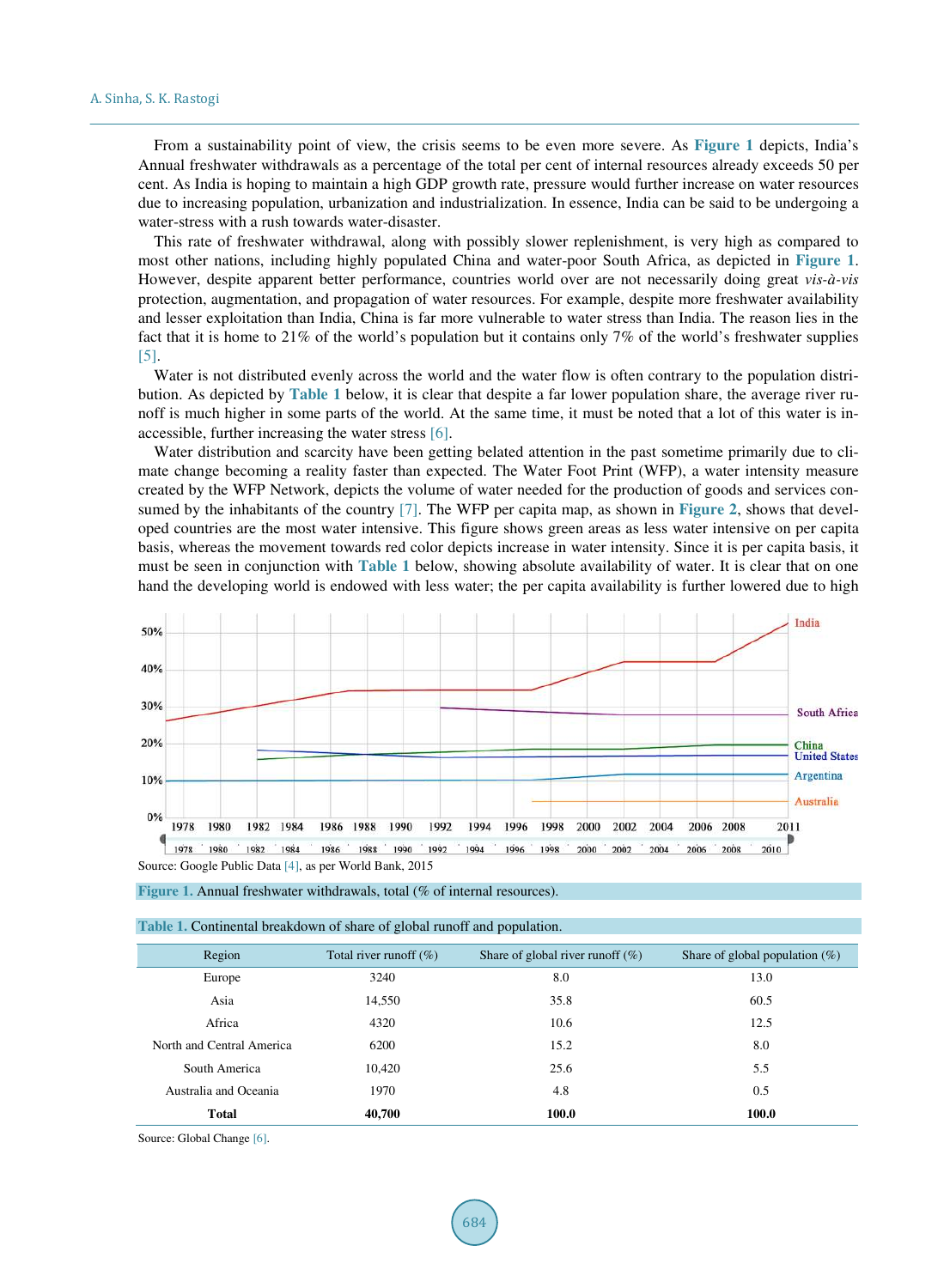

population in most poor countries. Herein, Africa is naturally less endowed against India and China's population share lowering the per capita water footprint.

However, as shown by Bhattacharya and Sinha [8], water scarcity has risen between 1990 and 2012. For a sample of 188 countries, they categorically show that disparity per capita water availability disparities has increased at within-group as well as between group levels.

Water is often misunderstood in binary terms as if it is available till it is there and will suddenly become unavailable. The problem with such binary approach is that policymakers often treat water as a non-economic commodity, which is given by the nature and would remain present in abundant supply. Therefore, the present day impact of shortage of water is often ignored or underplayed. However, Hanemann [9] presents a very convincing argument about why water should be considered an economic commodity. Going a step further, Sullivan [10] and Lawrence, Meigh and Sullivan [11] calculate a water poverty index for the world. The measure provides an understanding of the impact of water deprivation on increase in poverty.

In the present study, an attempt has been made to compute inequality in access to improved water source among 188 countries spanning over six groups by means of Theil's second measure [12], as this index permits inequalities to be categorized within and between groups. Traditionally, this index is used to calculate inequalities in several contexts [8] [13]-[19], and as it is comparable in nature, it has a vivid acceptance among the scholars. While analyzing relative inequality, this index allows cross-time evaluation within individual groups, and across the groups as well. In course of the analysis carried out in the present study, it has been tried to present both of the said facets of proportional analysis, which have mostly been ignored in the literature, considering the analysis of inequality in access to improved water source. Using Theil's second measure, this analysis is targeted towards addressing the research gap identified in the literature.

### **2. Methodology**

Following the information entropy measure given by Shannon [20], the generalized outline of entropy in the form of Theil index is given by the following:

$$
E = -k \sum_{i=1}^{N} \left( p_i \log p_i \right) \tag{1}
$$

where,  $p_i$  is the probability of access to improved water source  $y_i$  of a person among the population of *N*, and the total access to improved water source of the population can be given by  $N\hat{y}$ ,  $\hat{y}$  being the average water availability of the population. Therefore, the observed entropy represented by Theil index is given by:

$$
E = \sum_{i}^{N} \left( \frac{y_i}{N\hat{y}} \log \frac{N\hat{y}}{y_i} \right)
$$
 (2)

Assuming the uniformity among the population, it can be said that  $p_i = 1/N$ . In that case, Equation (2) takes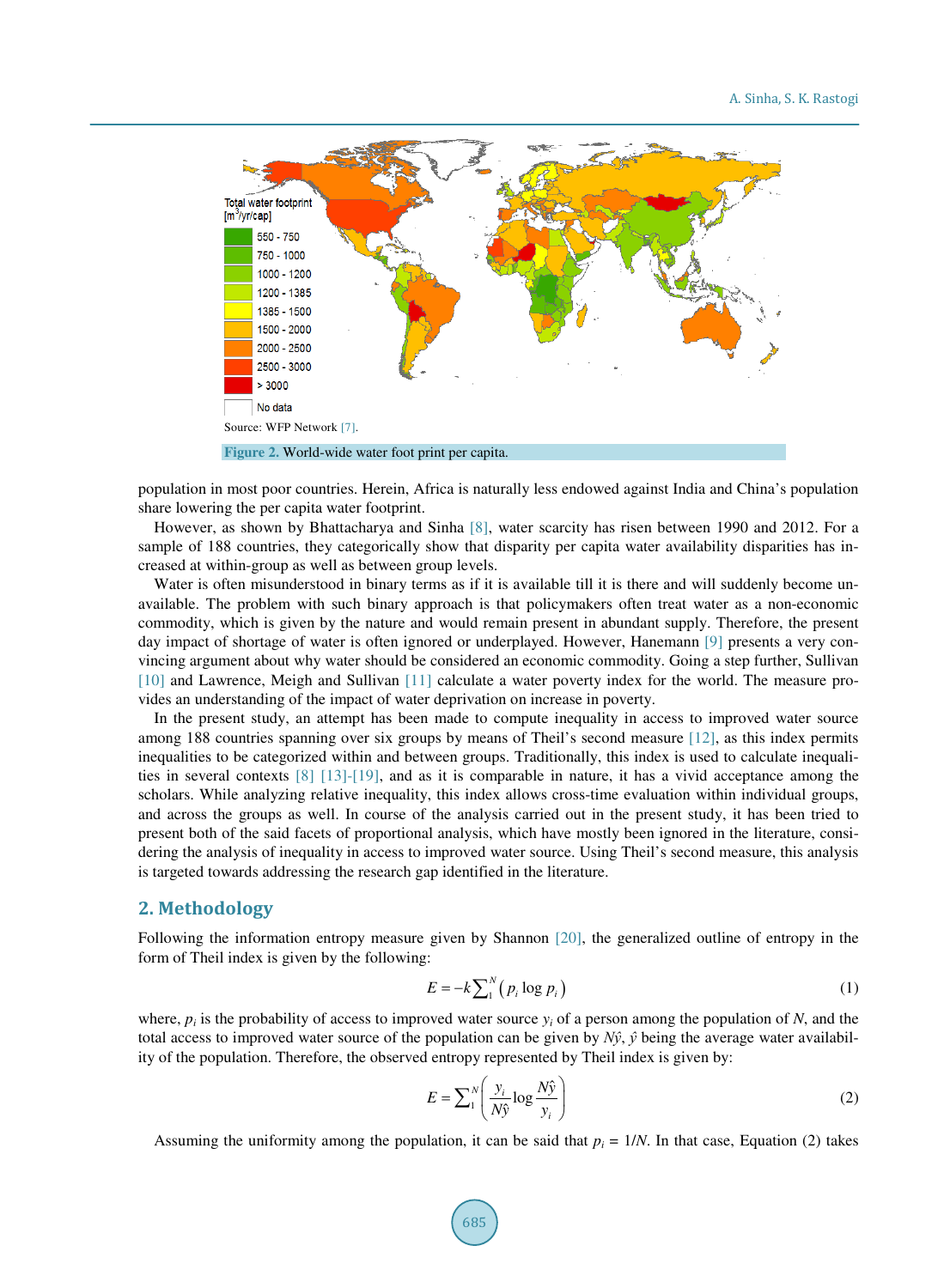the following form:

$$
E = \frac{1}{N} \sum_{i=1}^{N} \left( \log \frac{N\hat{y}}{y_i} \right)
$$
 (3)

It is the boundary condition of Theil's basic measure, where the scalar multiplier value is approximated to zero [21], as per the following:

$$
E = \lim_{c \to 0} \left[ \frac{1}{N} \frac{1}{c(c-1)} \sum_{i}^{N} \left\{ \left( \frac{y_i}{N\hat{y}} \right)^c - 1 \right\} \right] = \frac{1}{N} \sum_{i}^{N} \log \left( \frac{N\hat{y}}{y_i} \right)
$$
(4)

This is the form of Atkinson's index [22] along the lines of a utilitarian social welfare function with utility of improved water availability presented in a logarithmic form. This form is commonly known as Theil's second measure.

The Theil's second measure can be split into two fundamental and analogous elements, namely a withingroup inequality element, calculated as the weighted average of the intra-group inequality indices; and a between-group inequality element, denoting the inequalities that can emerge, if only deviations exist among averages of the individual groups [12]. The index can be defined in the following manner:

$$
T_i = \sum_{i=1}^{n} p_i \text{Log}\left(\frac{\overline{W}}{W_i}\right) \tag{5}
$$

where,  $p_i$  stands for population percentage of country  $i$ ,  $w_i$  stands for per capita access to improved water source in country  $i$ , and  $\hat{w}$  stands for average per capita access to improved water source. In keeping with the standard mean logarithmic deviation and the approximations mentioned by Theil [12], range of Theil's second measure can be defined as (0, 1), where values close to zero can be taken as near to perfect equality condition, and values near to one as close to perfect inequality condition. The disintegration of  $T_i$  can be shown in the following manner:

$$
T_i = T_{wg} + T_{bg} = \sum_{i=1}^{g} p_g \text{Log}\left(\frac{\bar{W}}{W_i}\right)
$$
\n
$$
(6)
$$

where,  $T_{we}$  stands for the absolute within-group inequality element,  $T_{bg}$  stands for the absolute between-group inequality element, and  $p<sub>g</sub>$  stands for population percentage of group *g*.

Annual data for access to improved water source and population have been collected from World Bank indicators (http://data.worldbank.org/indicator). There are two major variables considered in this study. First one is per capita access to improved water source, and the second one is population. Data for these two variables are collected individually for 188 countries, and the discussed Theil index has been measured based on these two variables. Duration of the study is 1990-2012, and our sample includes African countries (52), Asian and Oceanian countries (40), Central and South American countries (36), European countries (43), Middle East countries (13), and North American countries (4).

#### **3. Results and Analysis**

The results are shown in **Table 2** and **Table 3**. The results recorded in **Table 2** reveal the disintegration of Theil index into within-group and between-group components, and the results recorded in **Table 3** divulge the contribution of all of the six groups to within-group inequality component. **Figure 3** is the graphical demonstration of the Theil indices recorded in **Table 2**, and **Figure 4** demonstrates the movement of between-group inequality components recorded in **Table 3**. Now, we will explore these figures, so that some significant insights about the inequality in access to improved water source can come out.

In view of the obtained results, following observations have emerged:

First, the inequalities in access to improved water source across the groups are showing a descending movement all through the study period, and the Theil index has declined by nearly 63.44 per cent.

Second, the disintegration of Theil index into within-group and between-group components can divulge the rationale behind this decline, which has hardly been looked into the literature. While reviewing this result, it should be kept in mind that the movement of Theil index towards equality has taken place in the context of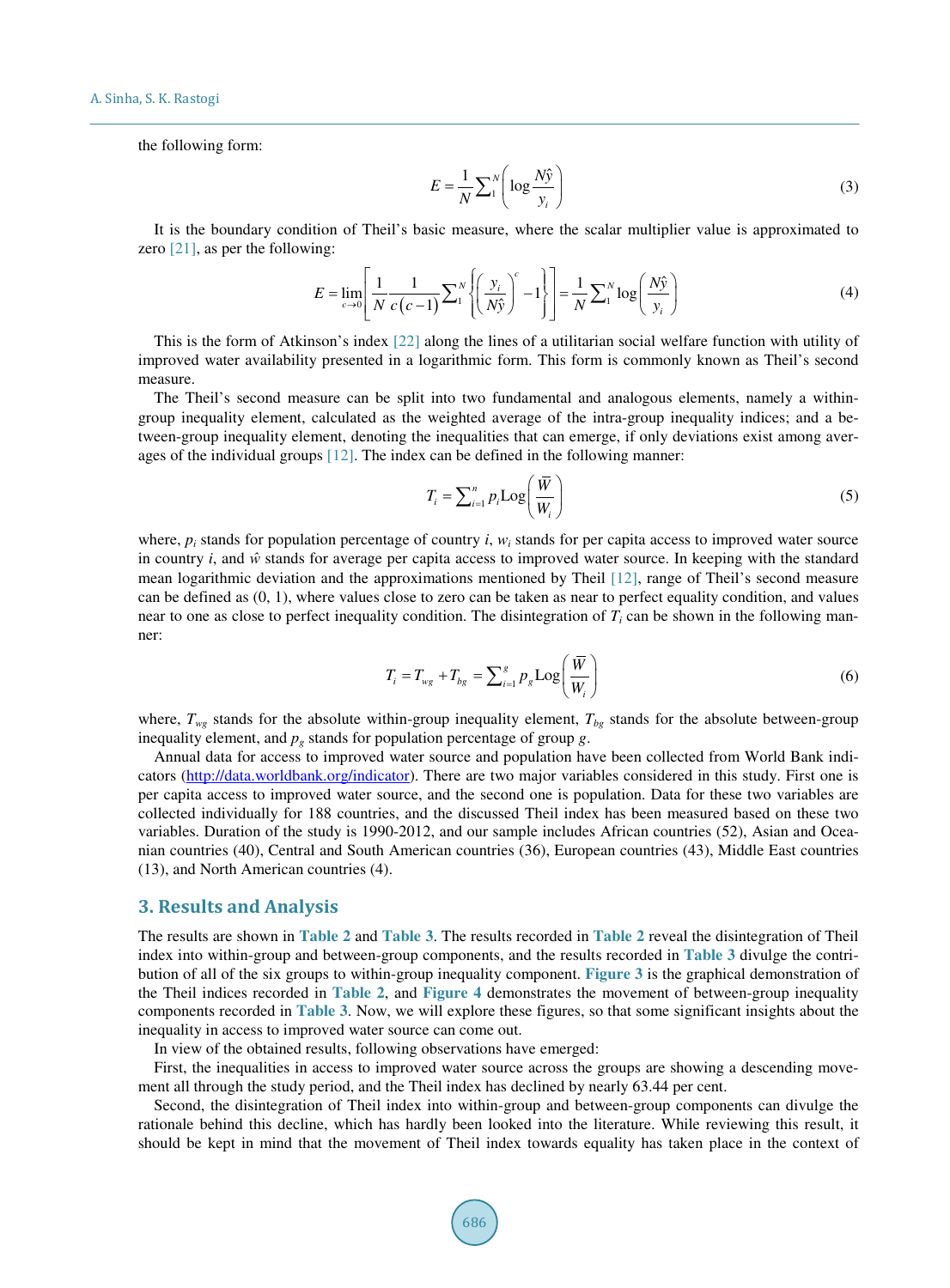|      |              |          | Theil indices <sup>a</sup> |              |              |
|------|--------------|----------|----------------------------|--------------|--------------|
| Year | $T_{\rm wg}$ | $T_{bg}$ | $T_i$                      | $T_{wg}$ (%) | $T_{bg}$ (%) |
| 1990 | 0.05162      | 0.06897  | 0.12059                    | 42.80        | 57.20        |
| 1991 | 0.05031      | 0.06654  | 0.11685                    | 43.05        | 56.95        |
| 1992 | 0.04929      | 0.06454  | 0.11384                    | 43.30        | 56.70        |
| 1993 | 0.04780      | 0.06154  | 0.10934                    | 43.72        | 56.28        |
| 1994 | 0.04775      | 0.05932  | 0.10706                    | 44.60        | 55.40        |
| 1995 | 0.04616      | 0.05667  | 0.10283                    | 44.89        | 55.11        |
| 1996 | 0.04301      | 0.05283  | 0.09584                    | 44.87        | 55.13        |
| 1997 | 0.04003      | 0.04979  | 0.08982                    | 44.57        | 55.43        |
| 1998 | 0.03743      | 0.04682  | 0.08426                    | 44.43        | 55.57        |
| 1999 | 0.03509      | 0.04433  | 0.07942                    | 44.19        | 55.81        |
| 2000 | 0.03292      | 0.04210  | 0.07502                    | 43.88        | 56.12        |
| 2001 | 0.03102      | 0.03983  | 0.07084                    | 43.78        | 56.22        |
| 2002 | 0.02952      | 0.03805  | 0.06757                    | 43.68        | 56.32        |
| 2003 | 0.02780      | 0.03639  | 0.06419                    | 43.31        | 56.69        |
| 2004 | 0.02594      | 0.03484  | 0.06078                    | 42.68        | 57.32        |
| 2005 | 0.02463      | 0.03330  | 0.05792                    | 42.51        | 57.49        |
| 2006 | 0.02305      | 0.03207  | 0.05512                    | 41.82        | 58.18        |
| 2007 | 0.02170      | 0.03088  | 0.05258                    | 41.27        | 58.73        |
| 2008 | 0.02005      | 0.03005  | 0.05010                    | 40.02        | 59.98        |
| 2009 | 0.01872      | 0.02913  | 0.04784                    | 39.12        | 60.88        |
| 2010 | 0.01769      | 0.02829  | 0.04598                    | 38.48        | 61.52        |
| 2011 | 0.01513      | 0.02889  | 0.04402                    | 34.38        | 65.62        |
| 2012 | 0.01445      | 0.02964  | 0.04409                    | 32.77        | 67.23        |

**Table 2.** Theil index for all the countries (including within-group and between-group inequality components).

a Source: authors' own calculations.

#### **Table 3.** Breakup of the between-group inequality component.

| Year | Group-wise between-group inequality components <sup>a</sup> |                |                         |         |                    |               |
|------|-------------------------------------------------------------|----------------|-------------------------|---------|--------------------|---------------|
|      | Africa                                                      | Asia & Oceania | Central & South America | Europe  | <b>Middle East</b> | North America |
| 1990 | 0.16613                                                     | 0.07767        | 0.00684                 | 0.00861 | 0.04926            | 0.05386       |
| 1991 | 0.16431                                                     | 0.07353        | 0.00757                 | 0.00838 | 0.05006            | 0.05132       |
| 1992 | 0.16263                                                     | 0.07000        | 0.00860                 | 0.00812 | 0.05148            | 0.04939       |
| 1993 | 0.15195                                                     | 0.06664        | 0.00915                 | 0.00786 | 0.05361            | 0.04726       |
| 1994 | 0.14390                                                     | 0.06410        | 0.00978                 | 0.00761 | 0.05581            | 0.04536       |
| 1995 | 0.13637                                                     | 0.06079        | 0.01039                 | 0.00735 | 0.05834            | 0.04324       |
| 1996 | 0.13003                                                     | 0.05508        | 0.01103                 | 0.00699 | 0.06027            | 0.04170       |
| 1997 | 0.12427                                                     | 0.05072        | 0.01172                 | 0.00677 | 0.06229            | 0.03954       |
| 1998 | 0.11921                                                     | 0.04643        | 0.01203                 | 0.00652 | 0.06405            | 0.03738       |
| 1999 | 0.11556                                                     | 0.04254        | 0.01288                 | 0.00621 | 0.06597            | 0.03581       |
| 2000 | 0.11262                                                     | 0.03906        | 0.01379                 | 0.00587 | 0.06785            | 0.03364       |
| 2001 | 0.10999                                                     | 0.03543        | 0.01364                 | 0.00557 | 0.06971            | 0.03243       |
| 2002 | 0.10828                                                     | 0.03251        | 0.01416                 | 0.00527 | 0.07181            | 0.03025       |
| 2003 | 0.10660                                                     | 0.02986        | 0.01462                 | 0.00481 | 0.07320            | 0.02808       |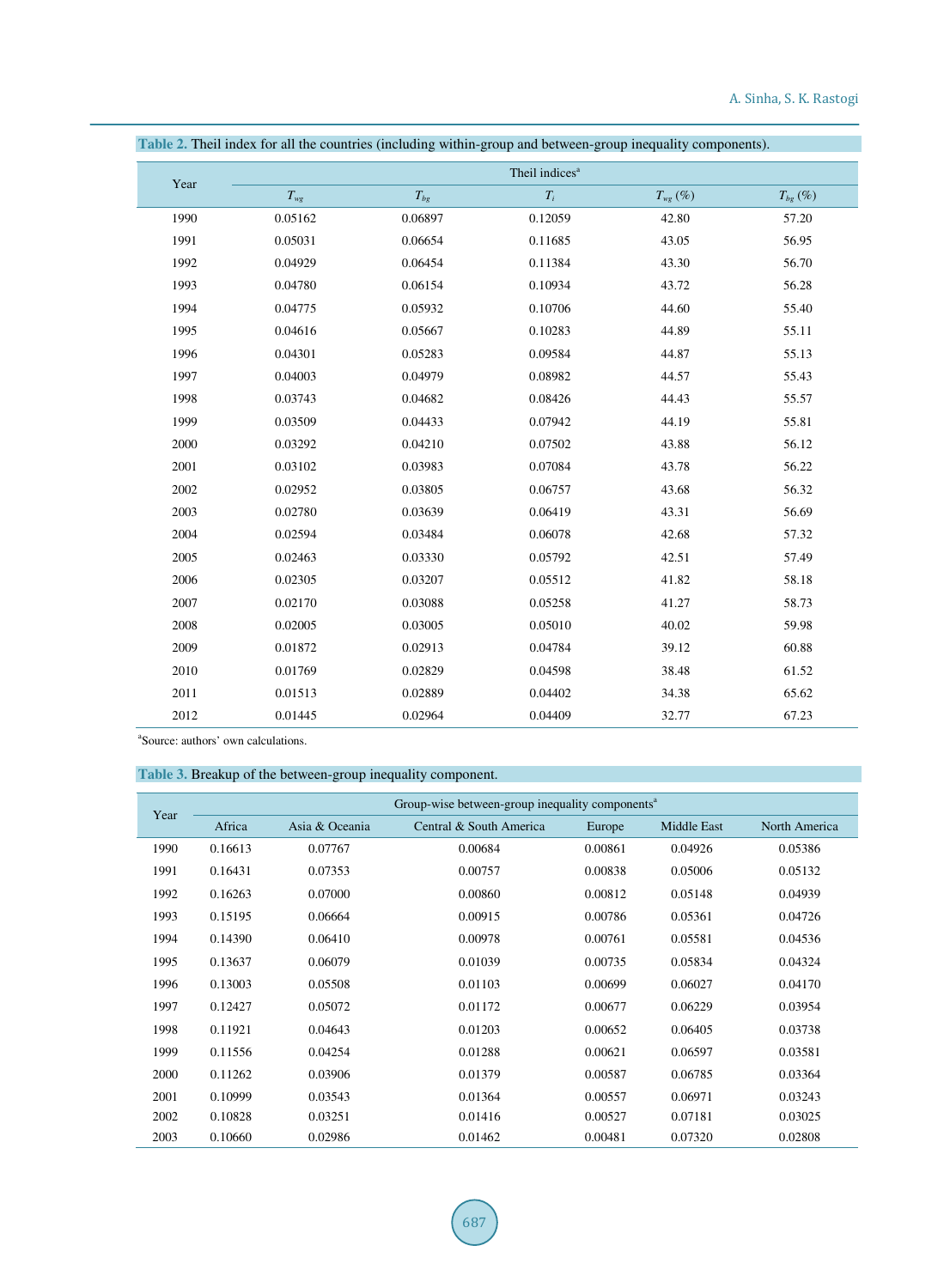| <b>Continued</b> |         |         |         |         |         |         |
|------------------|---------|---------|---------|---------|---------|---------|
| 2004             | 0.10515 | 0.02724 | 0.01449 | 0.00455 | 0.07471 | 0.02686 |
| 2005             | 0.10345 | 0.02470 | 0.01492 | 0.00439 | 0.07609 | 0.02506 |
| 2006             | 0.10182 | 0.02277 | 0.01486 | 0.00426 | 0.07771 | 0.02291 |
| 2007             | 0.10030 | 0.02085 | 0.01482 | 0.00409 | 0.07916 | 0.02112 |
| 2008             | 0.09891 | 0.01939 | 0.01528 | 0.00394 | 0.08077 | 0.01992 |
| 2009             | 0.09756 | 0.01794 | 0.01530 | 0.00367 | 0.08151 | 0.01814 |
| 2010             | 0.09605 | 0.01661 | 0.01535 | 0.00367 | 0.08257 | 0.01637 |
| 2011             | 0.09451 | 0.01800 | 0.01560 | 0.00367 | 0.08171 | 0.01461 |
| 2012             | 0.09261 | 0.01961 | 0.01619 | 0.00365 | 0.08159 | 0.01343 |

a Source: Authors' own calculations.







**Figure 4.** Movement of betweeen group inequality component for all the six groups of countries.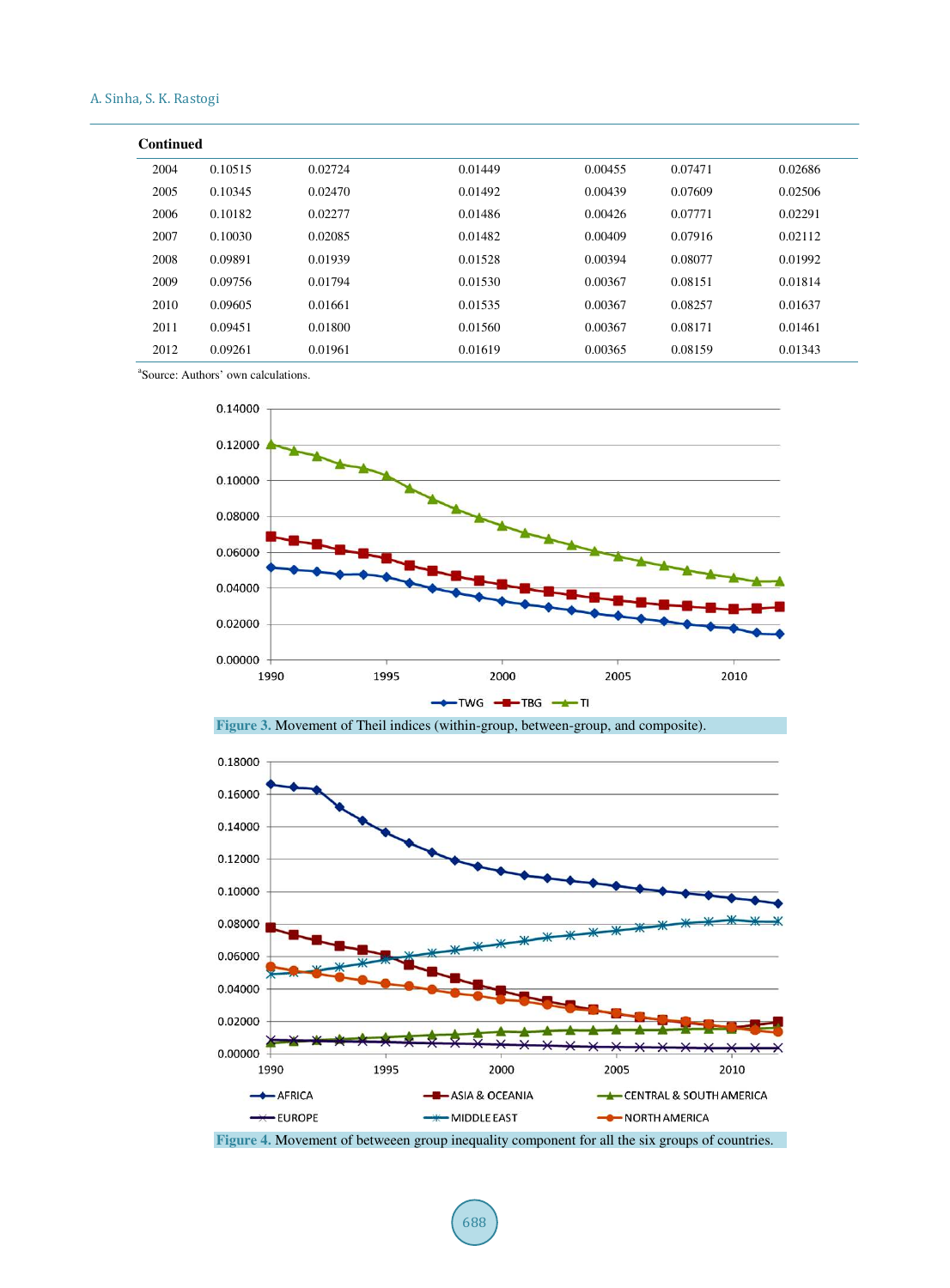rising access to improved water source. Therefore, keeping Middle East countries and Central & South American apart, rest four of the groups have shown the descending trend all through the study period. This incident can be attributed to the countries, like Sudan, Yemen, Brazil, and Dominican Republic, where the per capita access to improved water source is comparatively poor, with populations more than the group average, thereby, adding to the between-group inequality component.

Third, by observing the results, it can be witnessed that out of the two basic elements of the Theil index, the between-group component (*Tbg*) contributes more towards the inequality scenario, as it accounts for almost 57.91 percent of the aggregate inequality. This component can prove to be noteworthy in view of divergent rate of growth achieved by these nations, the distribution of population, socio-economic constitution of these nations, the technological expansion and environmental concerns, and lastly, disparity in geological and climatic conditions. Conceivably that is the reason behind the exhibition of low Theil index for European, North American, and Asian and Oceanian countries, and comparatively higher Theil index for African, Middle East, and Central and South American countries. The inequality scenario for countries pertaining to Asia and Oceania has been improving radically over the years, whereas, for the African countries, even after the decline in Theil index, the inequality is quite higher compared to the other groups. Among all of the six groups, North American countries have shown a decline of 75.06 percent in inequality, whereas Asian and Oceanian countries have shown the same by 74.75 percent, followed by 57.61 percent for European countries, and 44.25 per cent for African countries. Middle East countries and Central and South American countries have shown a rise of 65.62 percent and 136.68, respectively, in the inequality.

## **4. Conclusions**

By means of the Theil index, we have learned that during 1990-2012, several countries across the world lowered the disparities in access to improved water source within the context of a general improvement in access levels, with the exception of the Central and South American countries and Middle East countries. This index has furthermore allowed us to demonstrate two key observations: first, the decrease in inequality in access to improved water source can be elucidated by within-group and between-group inequality components; second, betweengroup inequality component is the key contributor to the inequality estimation.

In a few words, these results can elicit two corresponding themes of research concerning water preservation strategies: first, the practices, through which a convergence towards per capita availability of water can be achieved in the context of increasing accessibility of water from healthier sources, can be scrutinized; and second, explaining the ways, which catalyze the intercontinental diffusion of technologies, international affairs, ecological concerns, and consumption pattern. These are the four factors, which can bring forth disparities in the per capita access to improved water source among the nations, and thereby, can define the rise in between-group inequality component.

#### **References**

- [1] Bajaj, V. (2012) Crops in India Wilt in a Weak Monsoon Season. http://www.nytimes.com/2012/09/04/business/global/drought-in-india-devastates-crops-and-farmers.html
- [2] GoI (2015) https://data.gov.in/
- [3] PIB (2012) Per Capita Water Availability. http://pib.nic.in/newsite/erelease.aspx?relid=82676
- [4] Google Public Data (2015) Annual Freshwater Withdrawals, Total (% of Internal Resources). http://www.google.com/publicdata/explore?ds=d5bncppjof8f9\_&ctype=l&met\_y=er\_h2o\_fwtl\_zs#!ctype=l&strail=fal se&bcs=d&nselm=h&met\_y=er\_h2o\_fwtl\_zs&scale\_y=lin&ind\_y=false&rdim=region&idim=country:IND:USA:AUS :CHN:ARG:ZAF&ifdim=region&hl=en\_US&dl=en\_US&ind=false
- [5] WSJ (2015) China's Water Problems Are Even Worse than You Think: Report. http://blogs.wsj.com/chinarealtime/2015/01/13/chinas-water-problems-are-even-worse-than-you-think-report/
- [6] Global Change (2000) Human Appropriation of the World's Fresh Water Supply. http://www.globalchange.umich.edu/globalchange2/current/lectures/freshwater\_supply/freshwater.html
- [7] WFP Network (2015) Water Footprint Statistics (WaterStat). http://waterfootprint.org/en/resources/water-footprint-statistics/
- [8] Bhattacharya, J. and Sinha, A. (2015) Inequality in per Capita Water Availability: A Theil's Second Measure Approach. Desalination and Water Treatment, 1-9. http://dx.doi.org/10.1080/19443994.2015.1006818